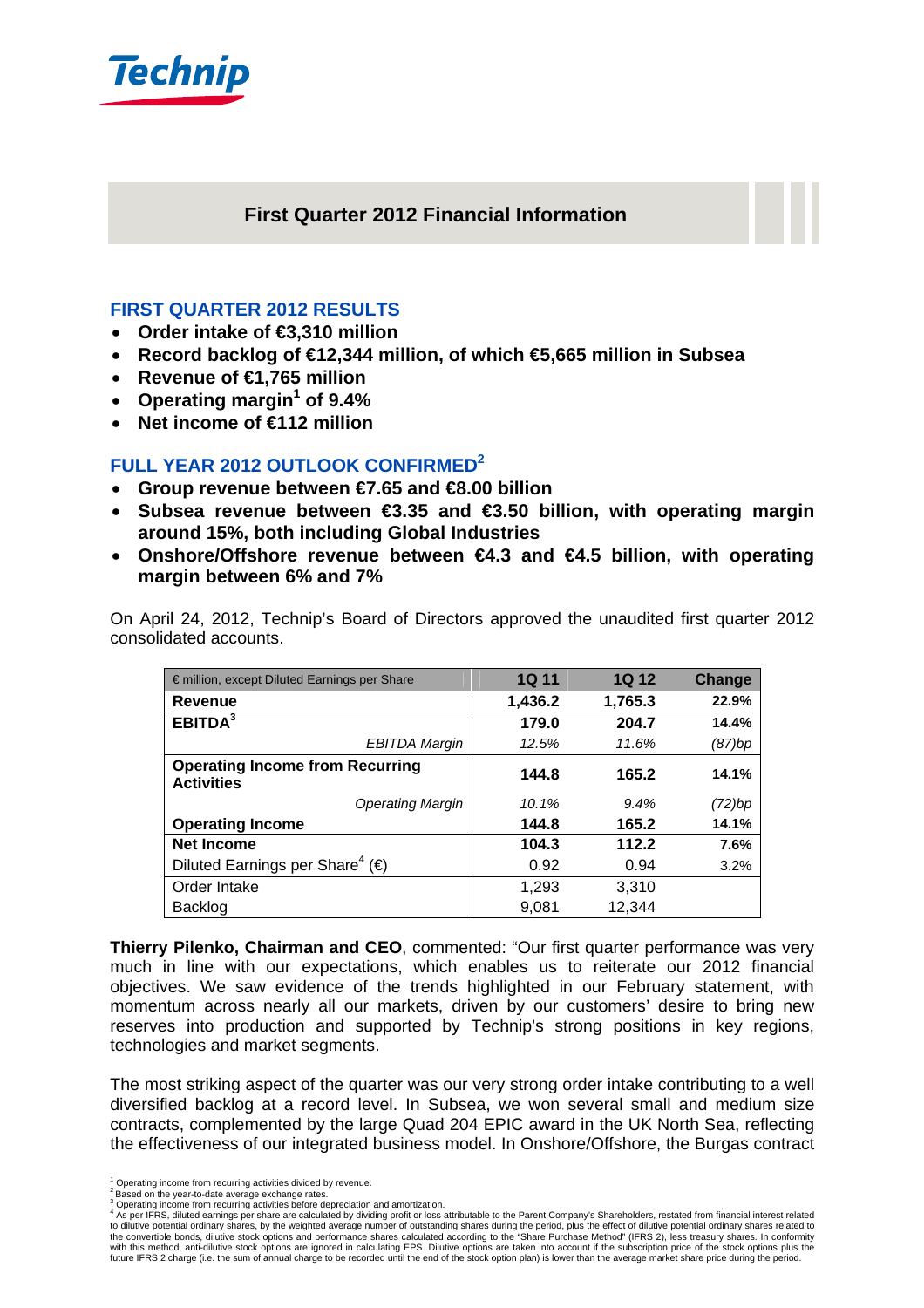**Press Release** highlights Technip's leadership in refining technology and our strategy to get involved in our customers' key projects early in their lifecycle. In Malaysia, our capacity to provide highly skilled local content was essential to win the RAPID petrochemical FEED for Petronas, a landmark project for future activity in the region.

Looking forward, although the timing for individual awards can be difficult to predict, bidding continues to run at high levels. We continue to see a favorable orientation of our industry as operators' investment plans remain very ambitious. Moreover, some operators have started to share their concerns about resource availability, focusing on near-term shortage of deepwater drilling capacity and possible lack of adequate skilled human resources across the supply chain.

In this promising market, Technip seeks to differentiate through its ability to grow a diversified backlog, whilst keeping a constant focus on profitability and project execution. We are maintaining our investments in technology, assets and notably people in key markets to meet our customers' growing challenges and requirements."

# **I. PORTFOLIO OF PROJECTS**

#### **1. First Quarter 2012 Order Intake**

During first quarter 2012, Technip's order intake was €3,310 million. The breakdown by business segment was as follows:

**Subsea** order intake in the North Sea included several small and medium size contracts as well as some larger EPIC contracts such as Quad 204 in the UK and Åsgard Subsea Compression in Norway. Asia Pacific won several contracts, notably for S-lay and Heavy-lift capability such as Wheatstone and Greater Western Flank in Australia, while other regions continued to see various diversified awards such as Jubilee Phase 1A in Ghana, Guara & Lula Nordeste pre-salt flexible risers supply in Brazil and Lucius subsea construction works in the US Gulf of Mexico.

**Onshore/Offshore** order intake included contracts across continents. Europe demonstrated good level of awards with a renewal of offshore platform activity for Technip in Denmark and Norway and a large EPC contract to build the Burgas refinery in Bulgaria. In Malaysia, our strong focus in developing local engineering capabilities continued to bear fruit with the award of a FEED for the RAPID petrochemical & refining complex, while Americas and Middle East were successful in securing various onshore & offshore smaller contracts.

Listed in annex IV (b) are the main contracts announced since January 2012 and their approximate value if publicly disclosed.

| <b>Order Intake (€ million)</b> | <b>1Q 2011</b> | 1Q 2012 |
|---------------------------------|----------------|---------|
| Subsea                          | 735.6          | 1,860.3 |
| Onshore/Offshore                | 557.2          | 1.449.4 |
| Total                           | 1.292.8        | 3,309.7 |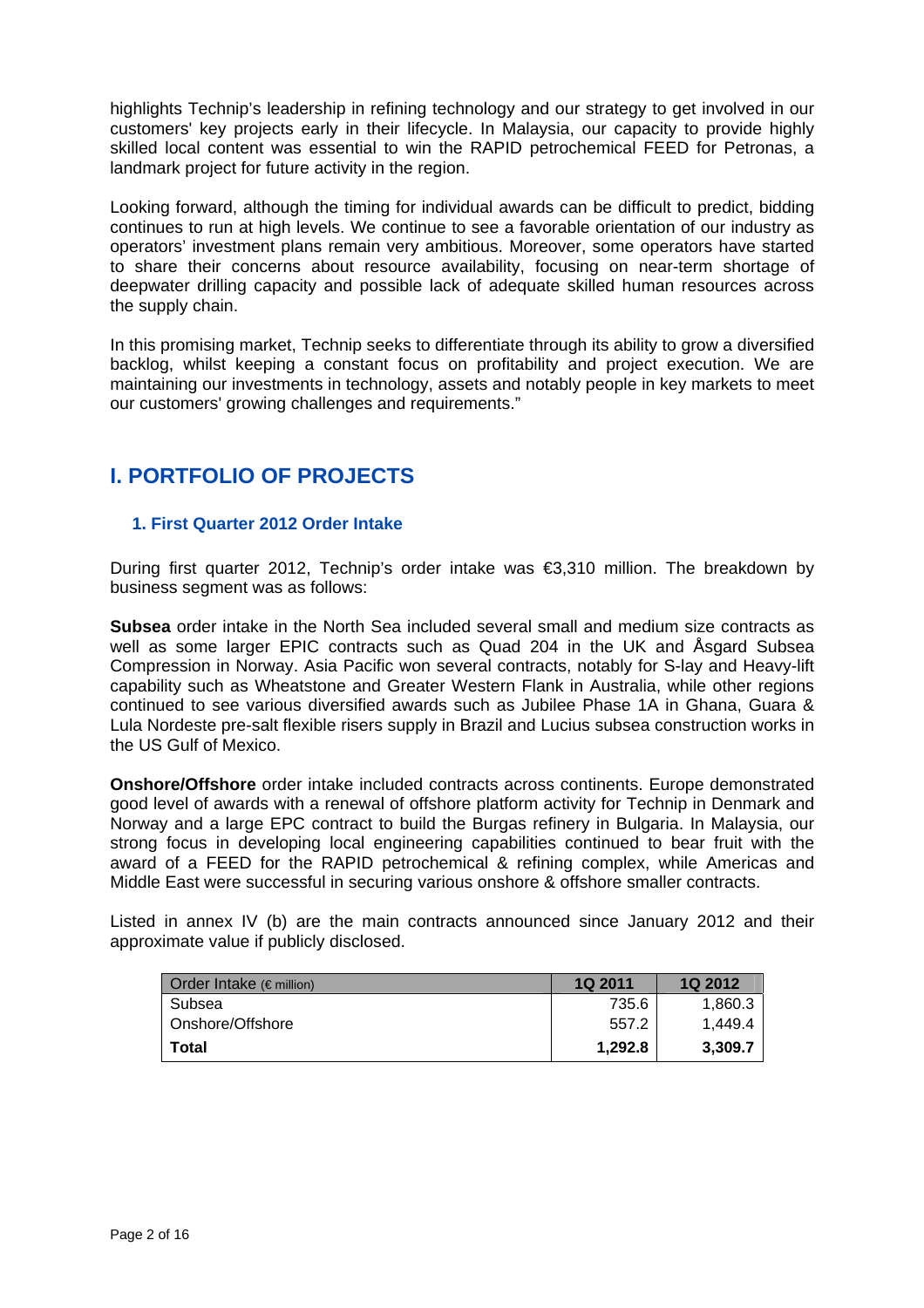#### **2. Backlog by Geographical Areas**

At the end of first quarter 2012, Technip's **backlog** rose to €12,344 million compared with €10,416 million at the end of 2011, driven by order intake and other movements including currency.

This backlog remains well diversified in terms of project types, sizes, technologies and geographical areas as set-out in the table below.

| Backlog                      | December 31, | March 31, | Change    |
|------------------------------|--------------|-----------|-----------|
| $\epsilon$ million)          | 2011         | 2012      |           |
| Europe, Russia, Central Asia | 1,912.2      | 3,328.3   | 74.1%     |
| Africa                       | 1,261.1      | 1,297.7   | 2.9%      |
| Middle East                  | 1,725.0      | 1,655.9   | $(4.0)\%$ |
| Asia Pacific                 | 1,704.0      | 2.247.1   | 31.9%     |
| Americas                     | 3,813.8      | 3,815.1   | nm        |
| <b>Total</b>                 | 10,416.1     | 12,344.1  | 18.5%     |

#### **3. Backlog Scheduling**

Approximately 43% of the backlog is scheduled for execution in 2012.

| Backlog Estimated Scheduling as of<br>March 31, 2012 $(\epsilon$ million) | <b>Subsea</b> | <b>Onshore/Offshore</b> | Group    |
|---------------------------------------------------------------------------|---------------|-------------------------|----------|
| 2012 (9 months)                                                           | 2,267.2       | 3,008.0                 | 5,275.2  |
| 2013                                                                      | 1,770.3       | 2,456.0                 | 4,226.3  |
| 2014 and beyond                                                           | 1.627.1       | 1,215.5                 | 2,842.6  |
| <b>Total</b>                                                              | 5,664.6       | 6,679.5                 | 12,344.1 |

## **II. FIRST QUARTER 2012 OPERATIONAL & FINANCIAL HIGHLIGHTS**

#### **1. Subsea**

**Subsea** main operations for the quarter were as follows:

- In the **North Sea**, we focused our efforts on the completion of projects delayed in 2011 by weather conditions. The Apache II notably completed pipelay operations for several projects including the installation of Islay electrically trace heated pipe-in-pipe in the UK,
- In the **Americas**,
	- − In Brazil, deepwater S-lay installation of the Capixaba export pipeline was successfully completed with the support of our Angra logistic base, while BC-10 phase 2 project progressed,
	- − In the Gulf of Mexico, the Deep Blue completed installation of Caesar Tonga riser and Shenzi water injection line in the USA, while work progressed on L56-57 Mexican projects with the Hercules,
	- − Work progressed on Mariscal Sucre development in Venezuela,
- In **Africa**, flexible pipe fabrication progressed and offshore operations started in Congo & Gabon for CoGa,
- In **Asia Pacific**, umbilical and flexible pipe production ramp-up continued on Asiaflex Products moving to three shifts.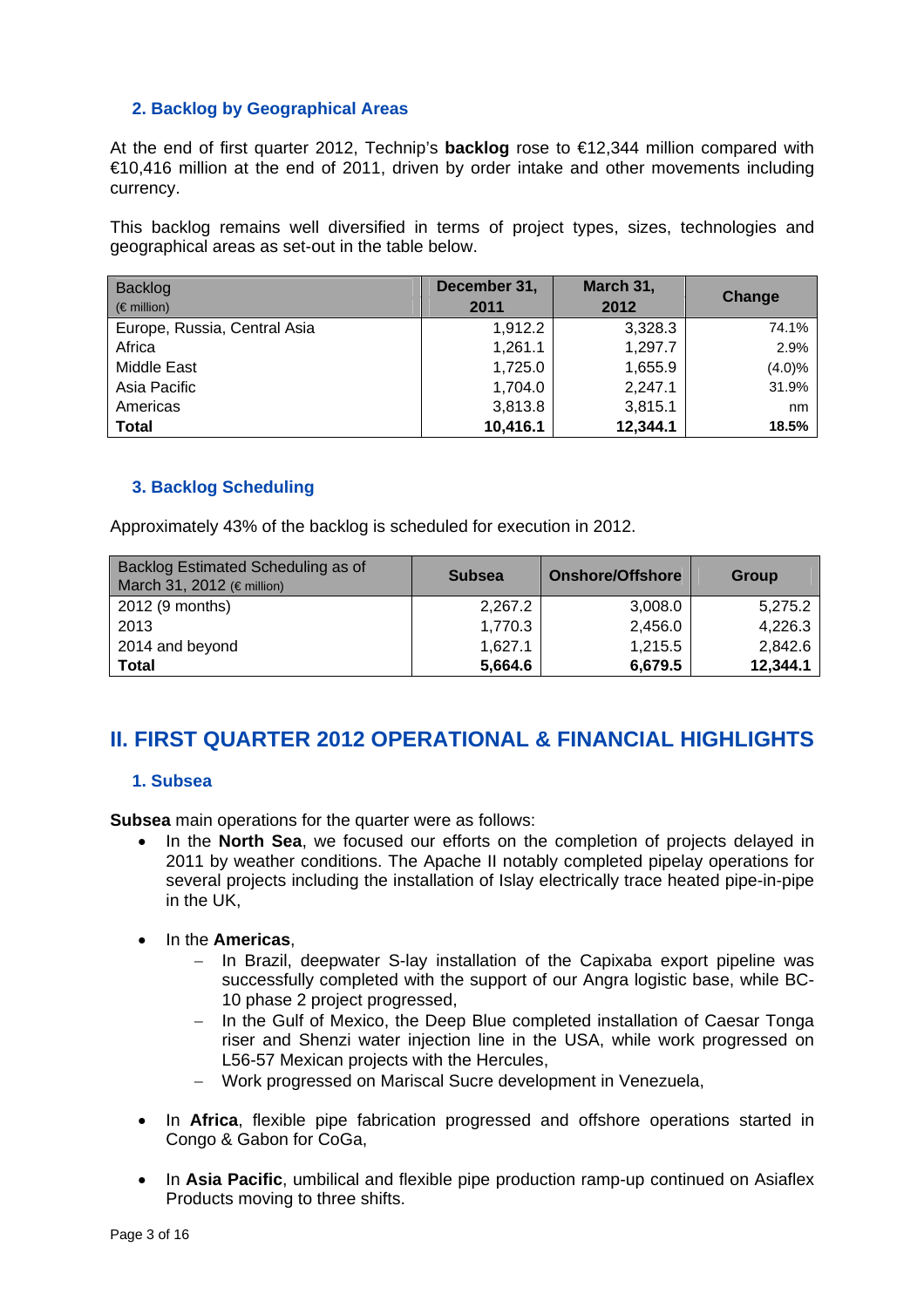The **vessel utilization rate** for the first quarter included vessels acquired with Global Industries in December 2011 and was 62% compared with 65% a year ago, including substantial maintenance dry docks for rigid Reel-lay vessels. As previously indicated, the limited backlog of projects involving S-lay and Heavy-lift assets impacted the segment profitability.

| Subsea financial performance is set out in the following table: |  |
|-----------------------------------------------------------------|--|
|-----------------------------------------------------------------|--|

| $\epsilon$ million                                | 1Q 2011 | <b>1Q 2012</b> | Change  |
|---------------------------------------------------|---------|----------------|---------|
| <b>Subsea</b>                                     |         |                |         |
| Revenue                                           | 593.8   | 791.1          | 33.2%   |
| <b>EBITDA</b>                                     | 127.6   | 149.3          | 17.0%   |
| EBITDA Margin                                     | 21.5%   | 18.9%          | (262)bp |
| <b>Operating Income From Recurring Activities</b> | 100.0   | 116.2          | 16.2%   |
| <b>Operating Margin</b>                           | 16.8%   | 14.7%          | (215)bp |

#### **2. Onshore/Offshore**

**Onshore/Offshore** main operations for the quarter were as follows:

- In the **Middle East,** greenfield and brownfield construction works continued on the Jubail refinery in Saudi Arabia, PMP in Qatar, Asab 3 in Abu Dhabi and in China for the prefabrication of Khafji Crude Related platform, while engineering works progressed on Satah gas development offshore Abu Dhabi,
- In **Asia Pacific**, engineering and procurement activities progressed for Prelude FLNG, Wheatstone, and Greater Gorgon projects offshore Australia, site services activities continued on Macedon gas plant onshore Australia, and Petronas FLNG FEED in Malaysia was completed,
- In the **Americas**, works on the Lucius Spar for the Gulf of Mexico started to ramp-up at our yard in Pori, Finland, while engineering and procurement activities continued on the Cubatão refinery in Brazil and CNRL oil sands complex in Canada,
- **Elsewhere**, Algiers refinery in Algeria and Ikra vinyl plant in Russia continued to progress and works on Burgas refinery in Bulgaria ramped up.

Onshore/Offshore **financial performance** is set out in the following table:

| $\epsilon$ million                         | <b>1Q 2011</b> | <b>1Q 2012</b> | Change |
|--------------------------------------------|----------------|----------------|--------|
| <b>Onshore/Offshore</b>                    |                |                |        |
| Revenue                                    | 842.4          | 974.2          | 15.6%  |
| Operating Income From Recurring Activities | 62.3           | 64.1           | 2.9%   |
| <b>Operating Margin</b>                    | 7.4%           | 6.6%           | (82)bp |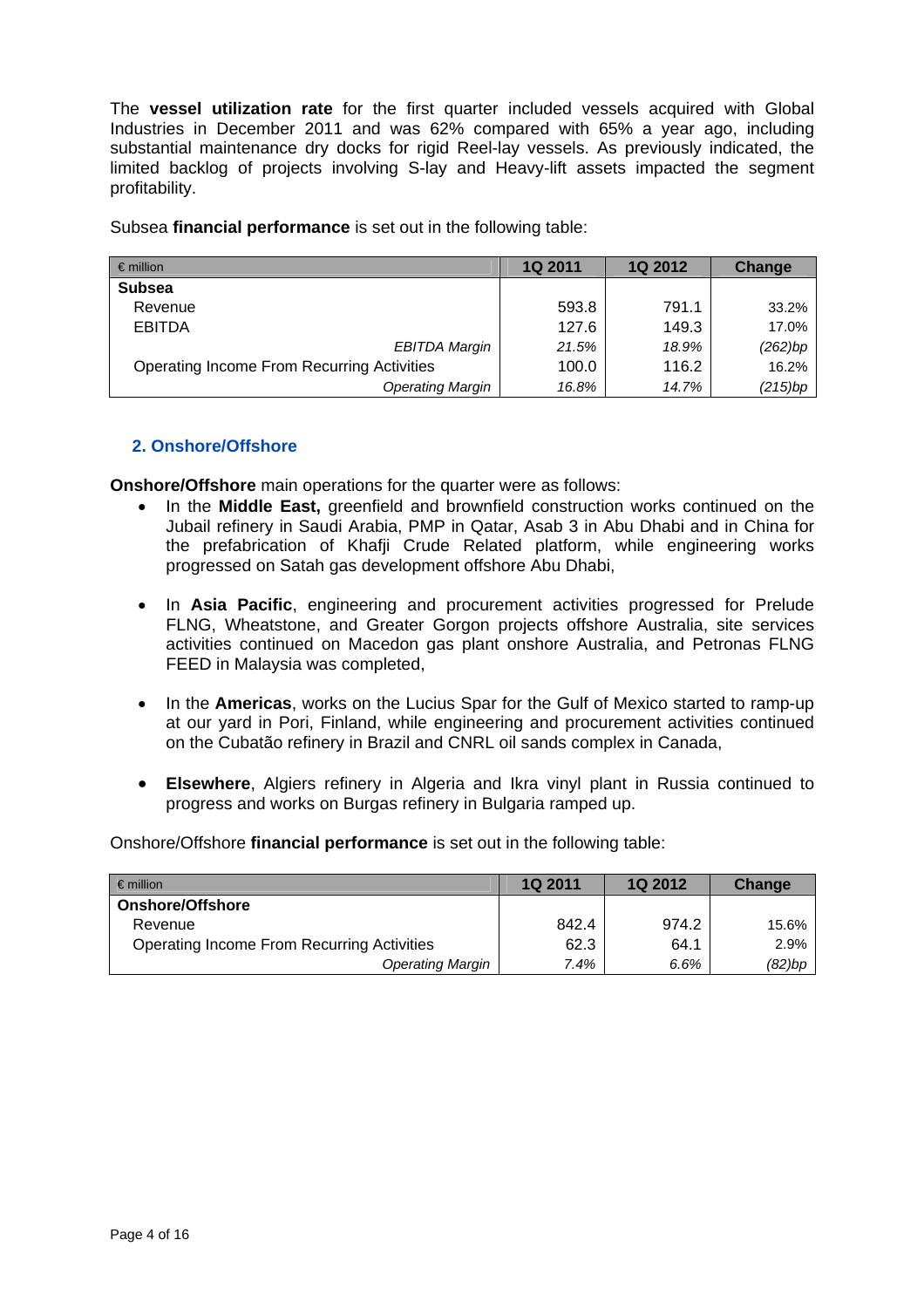#### **3. Group**

Technip Group's **Operating Income From Recurring Activities** including Corporate charges as detailed in annex I (c) is set out in the following table:

| $\epsilon$ million                                | <b>1Q 2011</b> | <b>1Q 2012</b> | Change |
|---------------------------------------------------|----------------|----------------|--------|
| Group                                             |                |                |        |
| Revenue                                           | 1.436.2        | 1,765.3        | 22.9%  |
| <b>Operating Income From Recurring Activities</b> | 144.8          | 165.2          | 14.1%  |
| <b>Operating Margin</b>                           | 10.1%          | 9.4%           | 72)bp  |

In first quarter 2012, **foreign exchange** had a positive impact estimated at €21 million on revenue and a positive impact estimated at €3 million on operating income from recurring activities.

**Financial result** on contracts recognized as revenue amounted to €3 million in first quarter 2012.

#### **4. Group Net Income**

**Operating income** was €165 million in first quarter 2012 versus €145 million a year ago.

**Financial result** in first quarter 2012 included a €1 million negative impact from changes in foreign exchange rates and fair market value of hedging instruments, compared with a €7 million positive impact in first quarter 2011.

The variation in **Diluted Number of Shares** is mainly due to the potential dilution of convertible bonds (OCEANE) as well as stock options and performance shares granted to Technip's employees.

| $\epsilon$ million,<br>Except Diluted Earnings per Share, and Diluted Number of Shares | <b>1Q 2011</b> | <b>1Q 2012</b> | <b>Change</b> |
|----------------------------------------------------------------------------------------|----------------|----------------|---------------|
| Operating Income                                                                       | 144.8          | 165.2          | 14.1%         |
| <b>Financial Result</b>                                                                | (1.6)          | (7.2)          | 350.0%        |
| Income Tax Expense                                                                     | (39.7)         | (45.1)         | 13.6%         |
| <b>Effective Tax Rate</b>                                                              | 27.7%          | 28.5%          | 82bp          |
| Non-Controlling Interests                                                              | 0.8            | (0.7)          | nm            |
| <b>Net Income</b>                                                                      | 104.3          | 112.2          | 7.6%          |
| Diluted Number of Shares                                                               | 116,496,167    | 124,028,670    | 6.5%          |
| Diluted Earnings per Share (€                                                          | 0.92           | 0.94           | 3.2%          |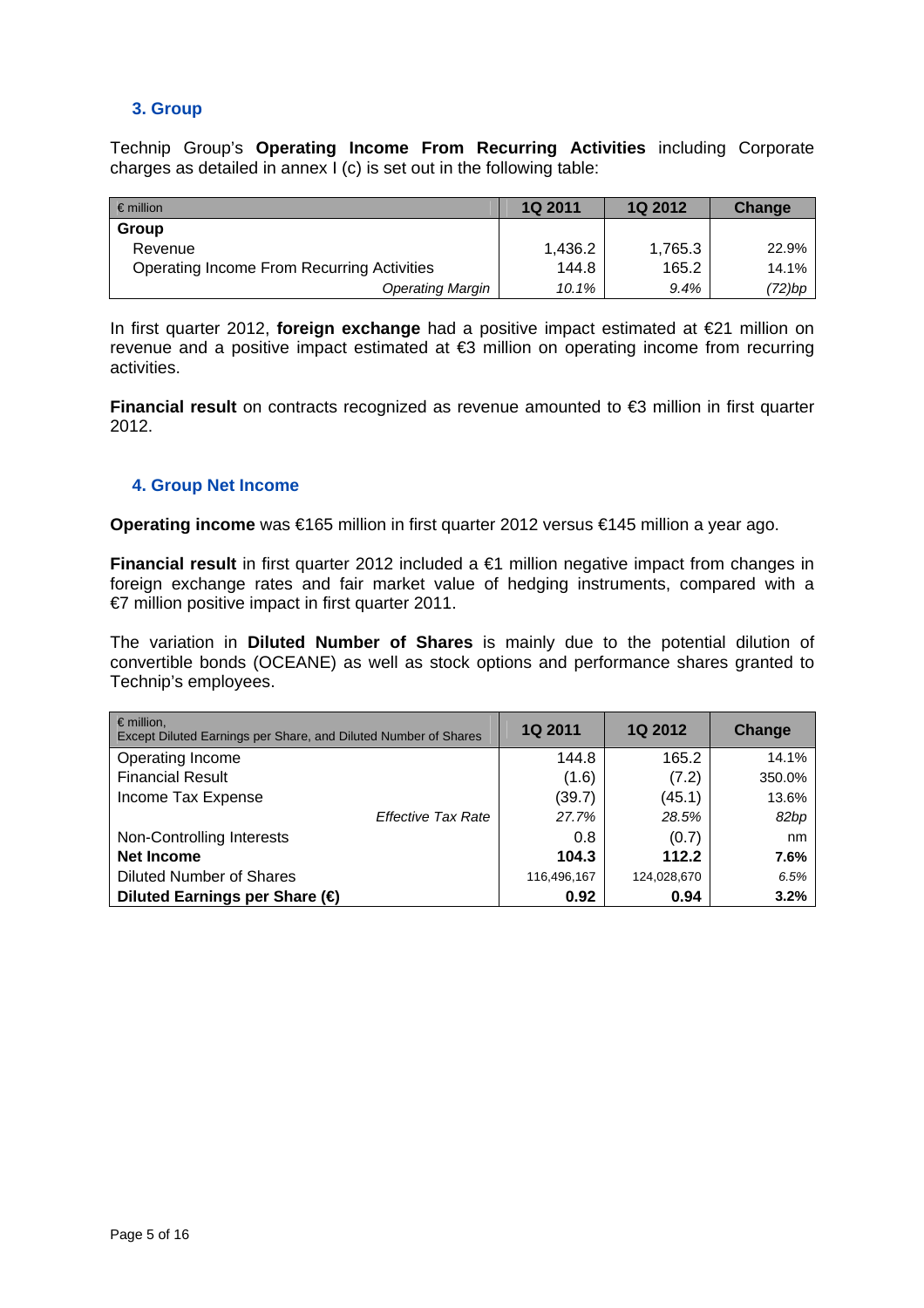#### **5. Cash Flow and Statement of Financial Position**

As of March 31, 2012, Group's **net cash position** was €629 million compared to €721 million at the end of 2011.

| $\epsilon$ million                                       |         |        |
|----------------------------------------------------------|---------|--------|
| Net Cash Position as of December 31, 2011                |         | 720.8  |
| Net Cash Generated from / (Used in) Operating Activities |         | 54.1   |
| of which:                                                |         |        |
| Cash Generated from / (Used in) Operations               | 173.0   |        |
| <b>Change in Working Capital Requirements</b>            | (118.9) |        |
| <b>Capital Expenditures</b>                              |         | (95.6) |
| Other including FX Impacts                               |         | (49.9) |
| Net Cash Position as of March 31, 2012                   |         | 629.4  |

**Capital expenditures** for first quarter 2012 comprised payments for the G1201, which has now completed sea trials and will be ready to work in May 2012, as well as payments to cover construction progress on plants & vessels.

Our **gross cash position** reduced during the quarter following the reimbursement of the convertible bond acquired with Global Industries in 2011 for \$323 million.

**Shareholders' equity** as of March 31, 2012, was €3,788 million compared with €3,673 million as of December 31, 2011.

## **III. FULL YEAR 2012 OUTLOOK CONFIRMED**

- Group revenue between €7.65 and €8.00 billion
- Subsea revenue between €3.35 and €3.50 billion, with operating margin around 15%, both including Global Industries
- Onshore/Offshore revenue between €4.3 and €4.5 billion, with operating margin between 6% and 7%

Total capital expenditure for 2012 is expected between €350 and €400 million.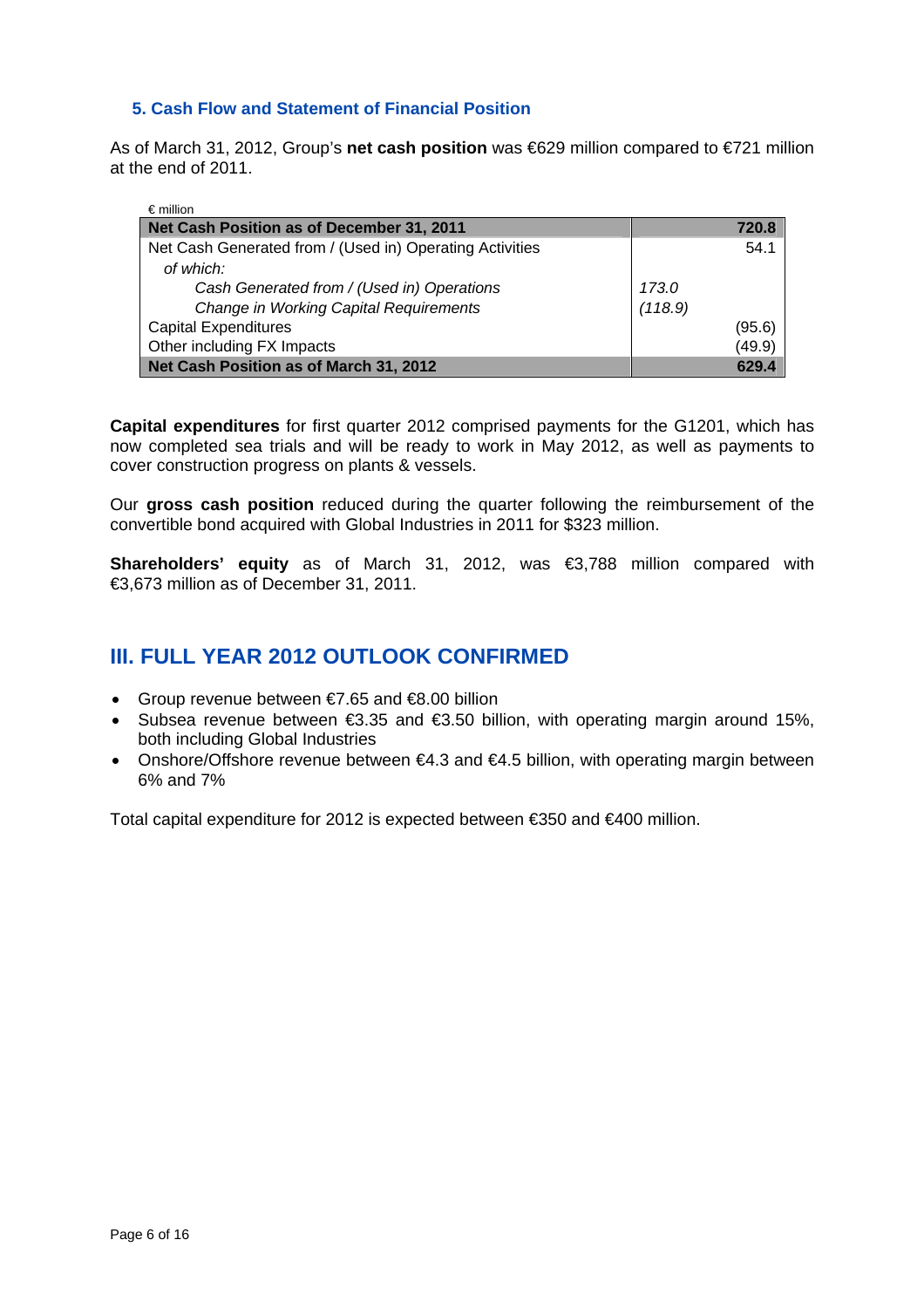°  $\circ$   $\circ$ 

The information package on First Quarter 2012 results includes this press release and the annexes which follow, as well as the presentation published on Technip's website: www.technip.com

## **NOTICE**

Today, Thursday, April 26, 2012, Chairman and CEO Thierry Pilenko, along with CFO Julian Waldron, will comment on Technip's results and answer questions from the financial community during a conference call in English starting at 10:00 a.m. CET.

To participate in the conference call, you may call any of the following telephone numbers approximately 5 - 10 minutes prior to the scheduled start time:

| France / Continental Europe: | + 33 (0) 1 70 77 09 38 |
|------------------------------|------------------------|
| UK:                          | + 44 (0) 203 367 9458  |
| USA:                         | + 1 866 907 5924       |

The conference call will also be available via a simultaneous, listen-only audio-cast on Technip's website.

A replay of this conference call will be available approximately two hours following the conference call for 90 days on Technip's website and for two weeks at the following telephone numbers:

|                              | <b>Telephone Numbers</b> | <b>Confirmation Code</b> |
|------------------------------|--------------------------|--------------------------|
| France / Continental Europe: | + 33 (0) 1 72 00 15 00   | 276534#                  |
| UK:                          | +44 (0) 203 367 9460     | 276534#                  |
| USA:                         | + 1 877 642 3018         | 276534#                  |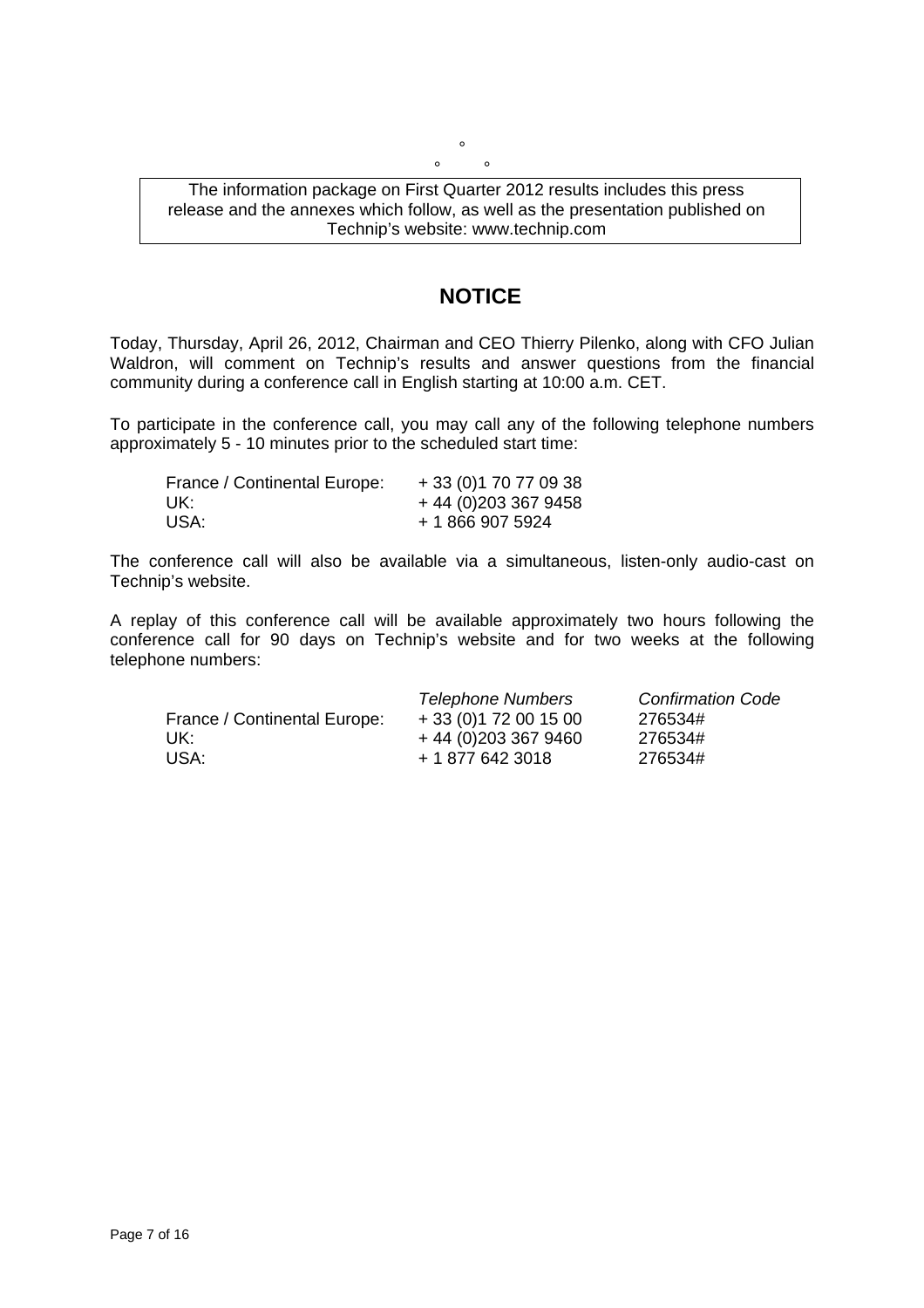#### **Cautionary note regarding forward-looking statements**

*This presentation contains both historical and forward-looking statements. These forward*looking statements are not based on historical facts, but rather reflect our current *expectations concerning future results and events, and generally may be identified by the use of forward-looking words such as "believe", "aim", "expect", "anticipate", "intend", "foresee", "likely", "should", "planned", "may", "estimates", "potential" or other similar words. Similarly, statements that describe our objectives, plans or goals are or may be forward-looking statements. These forward-looking statements involve known and unknown risks, uncertainties and other factors that may cause our actual results, performance or achievements to differ materially from the anticipated results, performance or achievements expressed or implied by these forward-looking statements. Risks that could cause actual results to differ materially from the results anticipated in the forward-looking statements include, among other things: our ability to successfully continue to originate and execute large services contracts, and construction and project risks generally; the level of productionrelated capital expenditure in the oil and gas industry as well as other industries; currency fluctuations; interest rate fluctuations; raw material (especially steel) as well as maritime freight price fluctuations; the timing of development of energy resources; armed conflict or political instability in the Arabian-Persian Gulf, Africa or other regions; the strength of competition; control of costs and expenses; the reduced availability of governmentsponsored export financing; losses in one or more of our large contracts; U.S. legislation relating to investments in Iran or elsewhere where we seek to do business; changes in tax legislation, rules, regulation or enforcement; intensified price pressure by our competitors; severe weather conditions; our ability to successfully keep pace with technology changes; our ability to attract and retain qualified personnel; the evolution, interpretation and uniform application and enforcement of International Financial Reporting Standards (IFRS), according to which we prepare our financial statements as of January 1, 2005; political and social stability in developing countries; competition; supply chain bottlenecks; the ability of our subcontractors to attract skilled labor; the fact that our operations may cause the discharge of hazardous substances, leading to significant environmental remediation costs; our ability to manage and mitigate logistical challenges due to underdeveloped infrastructure in some countries where we are performing projects.* 

*Some of these risk factors are set forth and discussed in more detail in our Annual Report. Should one of these known or unknown risks materialize, or should our underlying assumptions prove incorrect, our future results could be adversely affected, causing these results to differ materially from those expressed in our forward-looking statements. These factors are not necessarily all of the important factors that could cause our actual results to differ materially from those expressed in any of our forward-looking statements. Other unknown or unpredictable factors also could have material adverse effects on our future results. The forward-looking statements included in this release are made only as of the date of this release. We cannot assure you that projected results or events will be achieved. We do not intend, and do not assume any obligation to update any industry information or forwardlooking information set forth in this release to reflect subsequent events or circumstances.* 

*This presentation does not constitute an offer or invitation to purchase any securities of Technip in the United States or any other jurisdiction. Securities may not be offered or sold in the United States absent registration or an exemption from registration. The information contained in this presentation may not be relied upon in deciding whether or not to acquire Technip securities.* 

*\*\*\*\** 

*This presentation is being furnished to you solely for your information, and it may not be reproduced, redistributed or published, directly or indirectly, in whole or in part, to any other person. Non-compliance with these restrictions may result in the violation of legal restrictions of the United States or of other jurisdictions.*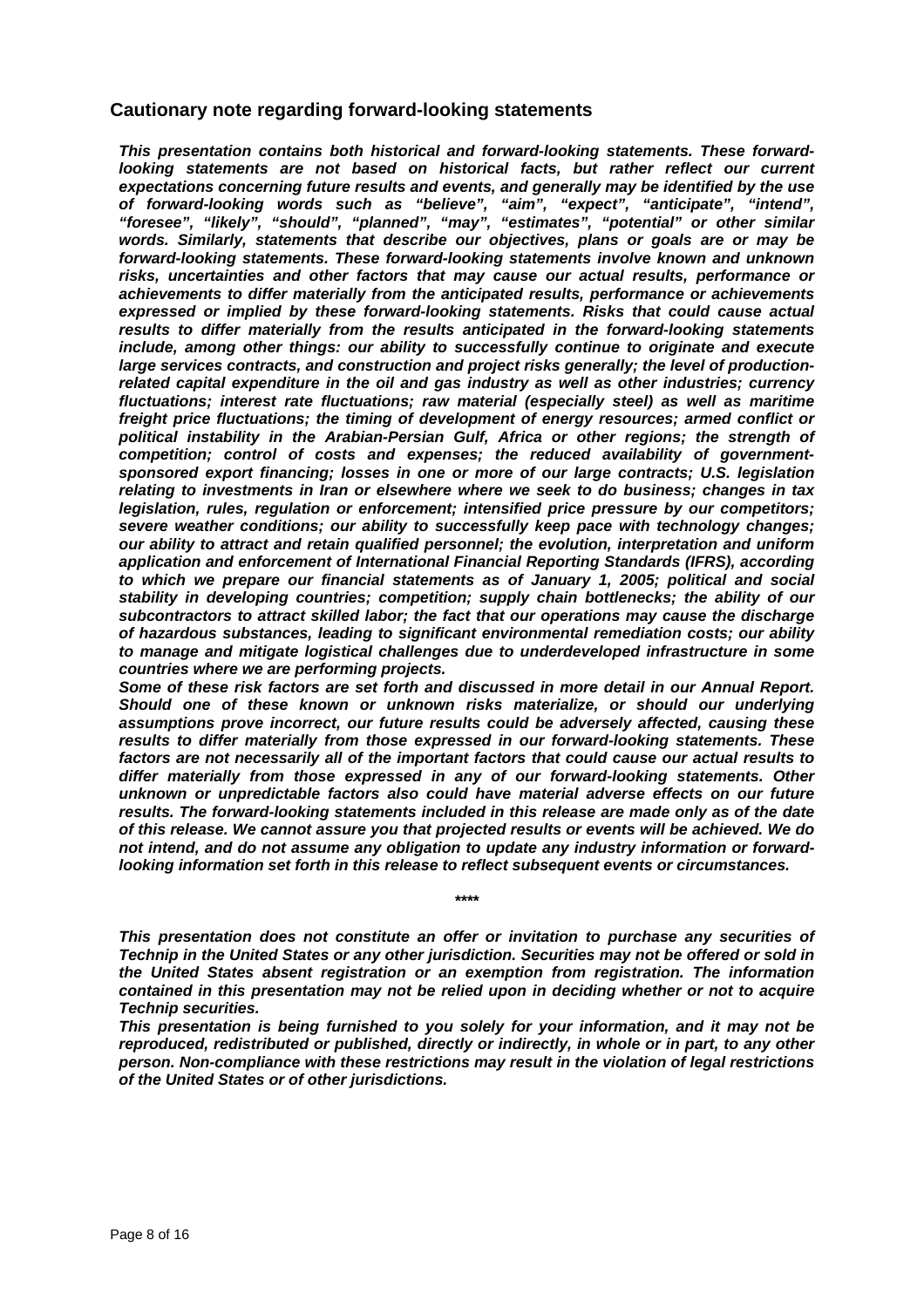Technip is a world leader in project management, engineering and construction for the energy industry.

From the deepest Subsea oil & gas developments to the largest and most complex Offshore and Onshore infrastructures, our 30,000 people are constantly offering the best solutions and most innovative technologies to meet the world's energy challenges. in project manage<br>
I & gas developme<br>
our 30,000 people<br>
to meet the world<sup>?</sup><br>
thnip has state-of-t<br>
d vessels for pipelin<br>
n the NYSE Euror<br>
American Deposita<br>
PAT<br>
ext<br>
1708<br>
ons<br>
T<sub>T</sub><br>
TT<br>
TT<br>
TT<br>
TT<br>
TT<br> **h**<br>
h

Present in 48 countries, Technip has state-of-the-art industrial assets on all continents and operates a fleet of specialized vessels for pipeline installation and subsea construction.

Technip shares are listed on the NYSE Euronext Paris exchange and the USA over-thecounter (OTC) market as an American Depositary Receipt (ADR: TKPPK).





#### **Analyst and Investor Relations**

Kimberly Stewart Apollin naire Vandier Chuan n Wang

Tel.: +3 33 (0)1 47 78 66 74, e-mail : kstewart@te echnip.com Tel.: +3 33 (0)1 47 78 60 74, e-mail : avandier@te echnip.com Tel.: +3 33 (0)1 47 78 36 27, e-mail : chuwang@te echnip.com

**Publi ic Relations** Christophe Bélorgeot Florian ne Lassalle-M Massip

**Tech nip's websit te** 

**Tech nip's IR web bsite Tech nip's IR mo bile website** Tel.: +3 33 (0)1 47 78 39 92 Tel.: +3 33 (0)1 47 78 32 79, e-mail : press@techn nip.com

**http:// /www.techn ip.com** 

**http:// /investors-e en.technip.c com http://investors.mobi-en.technip.com**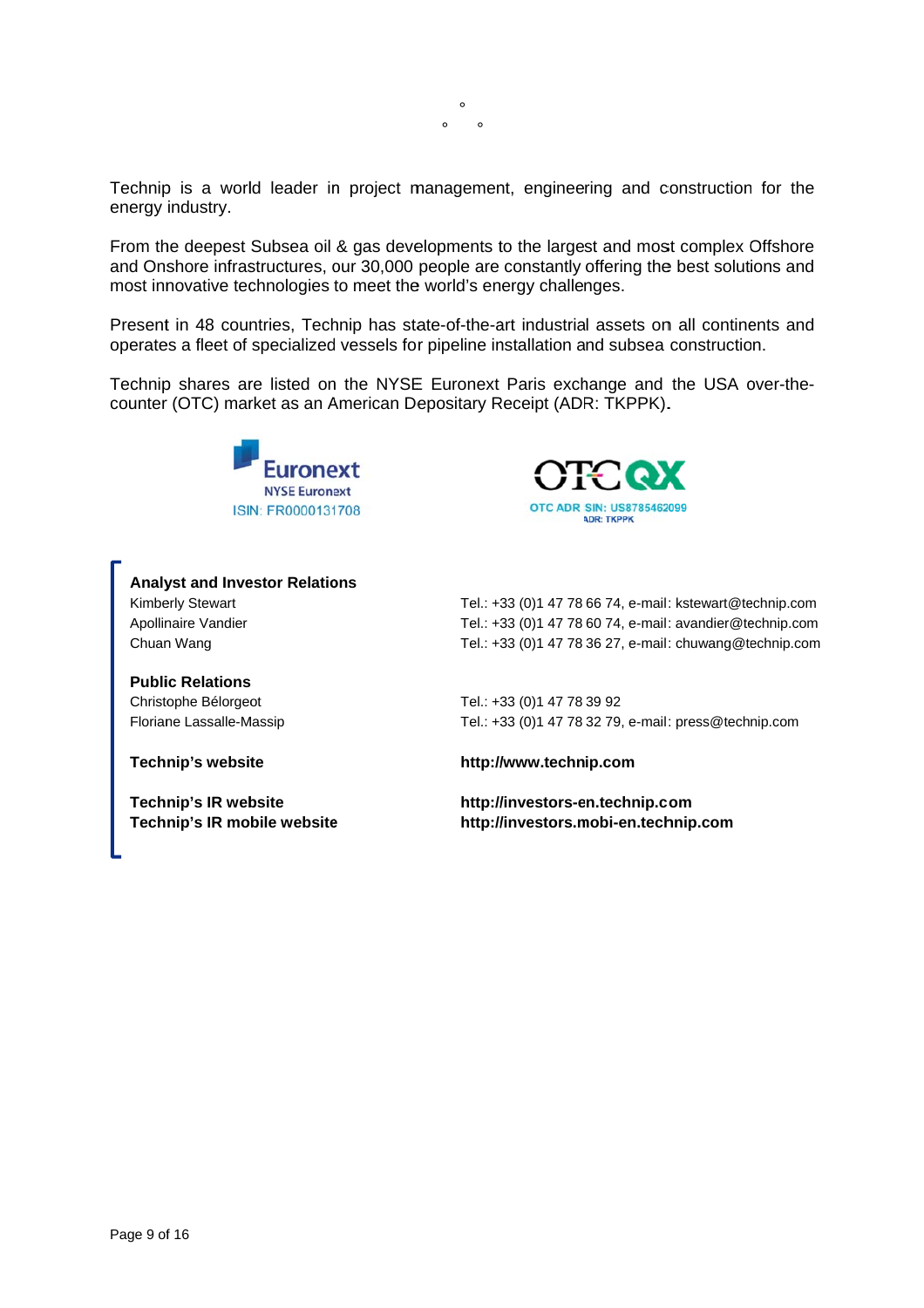# **Press Release ANNEX I (a) CONSOLIDATED STATEMENT OF INCOME IFRS, not audited**

| $\n  emillion\n$                                                            | <b>First Quarter</b> |             |        |
|-----------------------------------------------------------------------------|----------------------|-------------|--------|
| (Except Diluted Earnings per Share, and<br><b>Diluted Number of Shares)</b> | 2011                 | 2012        | Change |
| Revenue                                                                     | 1,436.2              | 1,765.3     | 22.9%  |
| Gross Margin                                                                | 279.6                | 327.6       | 17.2%  |
| Research & Development<br><b>Expenses</b>                                   | (12.3)               | (15.1)      | 22.8%  |
| SG&A and Other                                                              | (122.5)              | (147.3)     | 20.2%  |
| <b>Operating Income from</b><br><b>Recurring Activities</b>                 | 144.8                | 165.2       | 14.1%  |
| <b>Non-Current Operating Result</b>                                         |                      |             | nm     |
| <b>Operating Income</b>                                                     | 144.8                | 165.2       | 14.1%  |
| <b>Financial Result</b>                                                     | (1.6)                | (7.2)       | 350.0% |
| Income / (Loss) before Tax                                                  | 143.2                | 158.0       | 10.3%  |
| Income Tax Expense                                                          | (39.7)               | (45.1)      | 13.6%  |
| Non-Controlling Interests                                                   | 0.8                  | (0.7)       | nm     |
| Net Income / (Loss)                                                         | 104.3                | 112.2       | 7.6%   |
|                                                                             |                      |             |        |
| <b>Diluted Number of Shares</b>                                             | 116,496,167          | 124,028,670 | 6.5%   |
|                                                                             |                      |             |        |
| Diluted Earnings per Share (€)                                              | 0.92                 | 0.94        | 3.2%   |

### **ANNEX I (b) FOREIGN CURRENCY CONVERSION RATES IFRS, not audited**

|                      | <b>Closing Rate as of</b> |               | Average Rate of |                |
|----------------------|---------------------------|---------------|-----------------|----------------|
|                      | Dec. 31, 2011             | Mar. 31, 2012 | <b>1Q 2011</b>  | <b>1Q 2012</b> |
| USD for 1 EUR        | 1.29                      | 1.34          | 1.37            | 1.31           |
| <b>GBP for 1 EUR</b> | 0.84                      | 0.83          | 0.85            | 0.83           |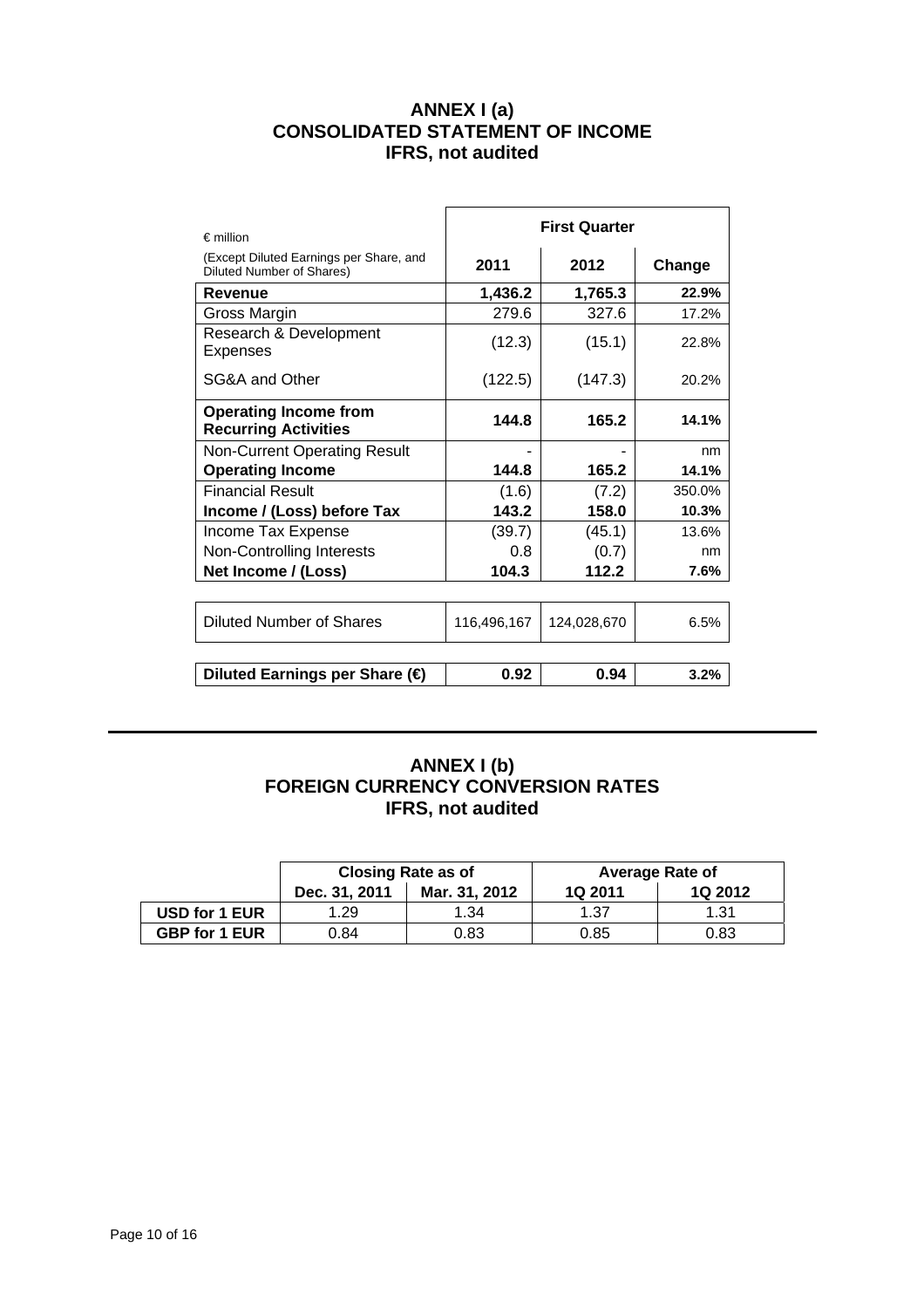# **Press Release ANNEX I (c) ADDITIONAL INFORMATION BY BUSINESS SEGMENT IFRS, not audited**

|                                                      | <b>First Quarter</b> |        |            |
|------------------------------------------------------|----------------------|--------|------------|
| $\epsilon$ million                                   | 2011                 | 2012   | Change     |
| <b>SUBSEA</b>                                        |                      |        |            |
| Revenue                                              | 593.8                | 791.1  | 33.2%      |
| Gross Margin                                         | 152.5                | 180.8  | 18.6%      |
| Operating Income from Recurring<br><b>Activities</b> | 100.0                | 116.2  | 16.2%      |
| <b>Operating Margin</b>                              | 16.8%                | 14.7%  | (215)bp    |
| Depreciation and Amortization                        | (27.6)               | (33.1) | 19.9%      |
| <b>EBITDA</b>                                        | 127.6                | 149.3  | 17.0%      |
| <b>EBITDA Margin</b>                                 | 21.5%                | 18.9%  | (262)bp    |
| <b>ONSHORE/OFFSHORE</b>                              |                      |        |            |
| Revenue                                              | 842.4                | 974.2  | 15.6%      |
| Gross Margin                                         | 126.5                | 146.8  | 16.0%      |
| Operating Income from Recurring<br>Activities        | 62.3                 | 64.1   | 2.9%       |
| <b>Operating Margin</b>                              | 7.4%                 | 6.6%   | (82)bp     |
| Depreciation and Amortization                        | (6.2)                | (6.4)  | 3.2%       |
| <b>CORPORATE</b>                                     |                      |        |            |
| Operating Income from Recurring<br>Activities        | (17.5)               | (15.1) | $(13.7)\%$ |
| Depreciation and Amortization                        | (0.4)                |        | nm         |

### **ANNEX I (d) REVENUE BY GEOGRAPHICAL AREA IFRS, not audited**

|                              | <b>First Quarter</b> |         |            |
|------------------------------|----------------------|---------|------------|
| $\epsilon$ million           | 2011                 | 2012    | Change     |
| Europe, Russia, Central Asia | 398.0                | 493.0   | 23.9%      |
| Africa                       | 283.5                | 106.6   | $(62.4)\%$ |
| Middle East                  | 337.6                | 273.6   | $(19.0)\%$ |
| Asia Pacific                 | 173.5                | 289.7   | 67.0%      |
| Americas                     | 243.6                | 602.4   | 147.3%     |
| Total                        | 1,436.2              | 1,765.3 | 22.9%      |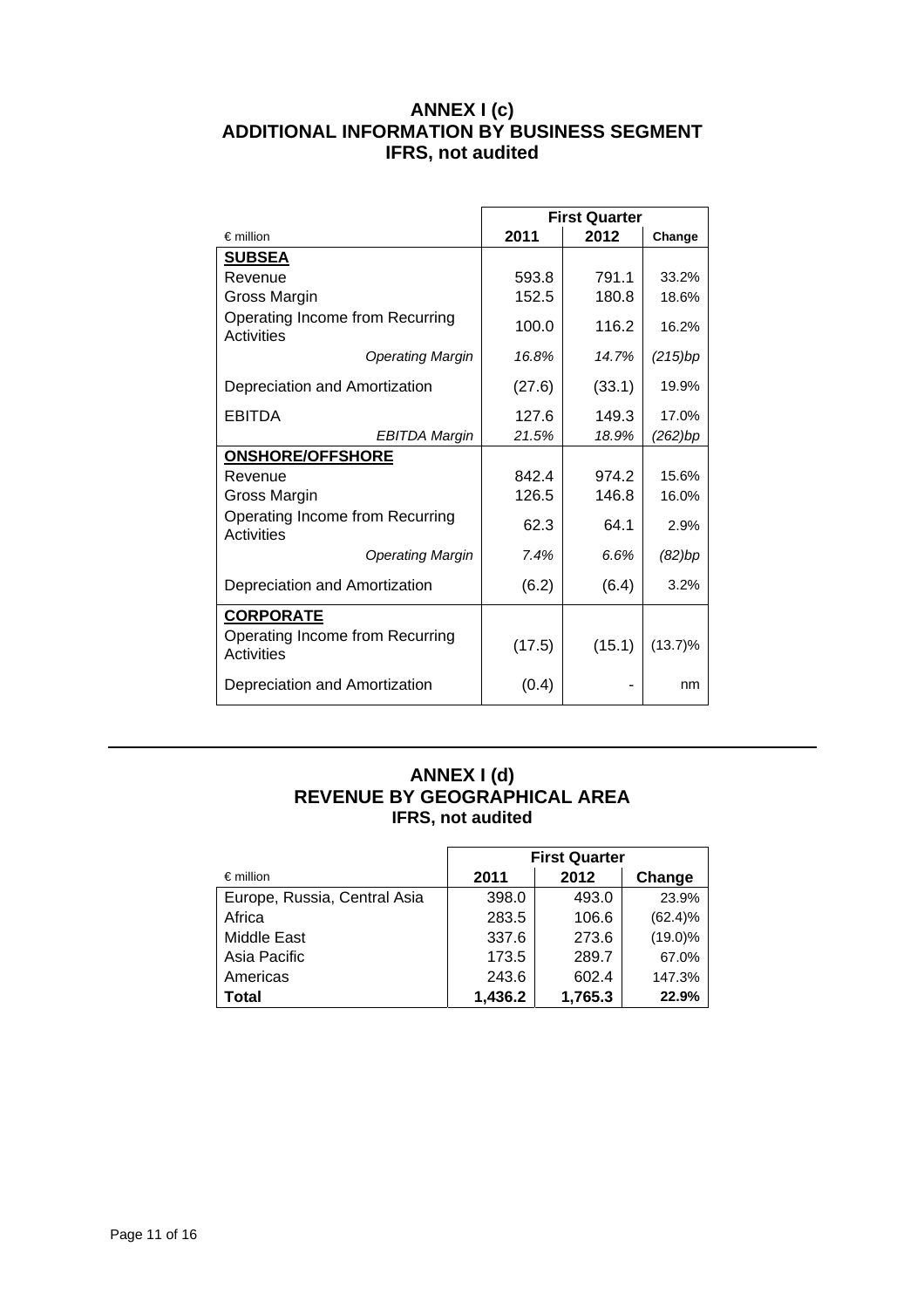## **ANNEX II CONSOLIDATED STATEMENT OF FINANCIAL POSITION IFRS**

|                                                            | Dec. 31, 2011 | Mar. 31, 2012 |
|------------------------------------------------------------|---------------|---------------|
|                                                            | (audited)     | (not audited) |
| $\epsilon$ million                                         |               |               |
| <b>Fixed Assets</b>                                        | 5,317.2       | 5,298.2       |
| <b>Deferred Tax Assets</b>                                 | 306.3         | 307.7         |
| <b>Non-Current Assets</b>                                  | 5,623.5       | 5,605.9       |
|                                                            |               |               |
| Construction Contracts - Amounts in Assets                 | 588.0         | 425.8         |
| Inventories, Trade Receivables and Other                   | 2,411.8       | 2,404.4       |
| Cash & Cash Equivalents                                    | 2,808.7       | 2,514.3       |
| <b>Current Assets</b>                                      | 5,808.5       | 5,344.5       |
|                                                            |               |               |
| <b>Assets Classified as Held for Sale</b>                  |               | 9.6           |
| <b>Total Assets</b>                                        | 11,432.0      | 10,960.0      |
|                                                            |               |               |
| Shareholders' Equity (Parent Company)                      | 3,651.6       | 3,776.0       |
| Non-Controlling Interests                                  | 21.7          | 12.1          |
| <b>Shareholders' Equity</b>                                | 3,673.3       | 3,788.1       |
|                                                            |               |               |
| <b>Non-Current Financial Debts</b>                         | 1,543.5       | 1,552.5       |
| <b>Non-Current Provisions</b>                              | 139.2         | 141.7         |
| Deferred Tax Liabilities and Other Non-Current Liabilities | 265.0         | 241.2         |
| <b>Non-Current Liabilities</b>                             | 1,947.7       | 1,935.4       |
|                                                            |               |               |
| <b>Current Financial Debts</b>                             | 544.4         | 332.4         |
| <b>Current Provisions</b>                                  | 344.6         | 334.3         |
| Construction Contracts - Amounts in Liabilities            | 644.5         | 668.4         |
| Trade Payables & Other                                     | 4,277.5       | 3,901.4       |
| <b>Current Liabilities</b>                                 | 5,811.0       | 5,236.5       |
| <b>Total Shareholders' Equity &amp; Liabilities</b>        | 11,432.0      | 10,960.0      |
|                                                            |               |               |
| <b>Net Cash Position</b>                                   | 720.8         | 629.4         |

| Shareholders' Equity as of December 31, 2011 | 3,651.6 |
|----------------------------------------------|---------|
| 3 Months 2012 Net Income                     | 112.2   |
| 3 Months 2012 Other Comprehensive Income     | 15.5    |
| Capital Increase                             | 19.7    |
| <b>Treasury Shares</b>                       | 4.6     |
| Dividends Paid                               |         |
| Other                                        | (27.6)  |
| Shareholders' Equity as of March 31, 2012    | 3,776.0 |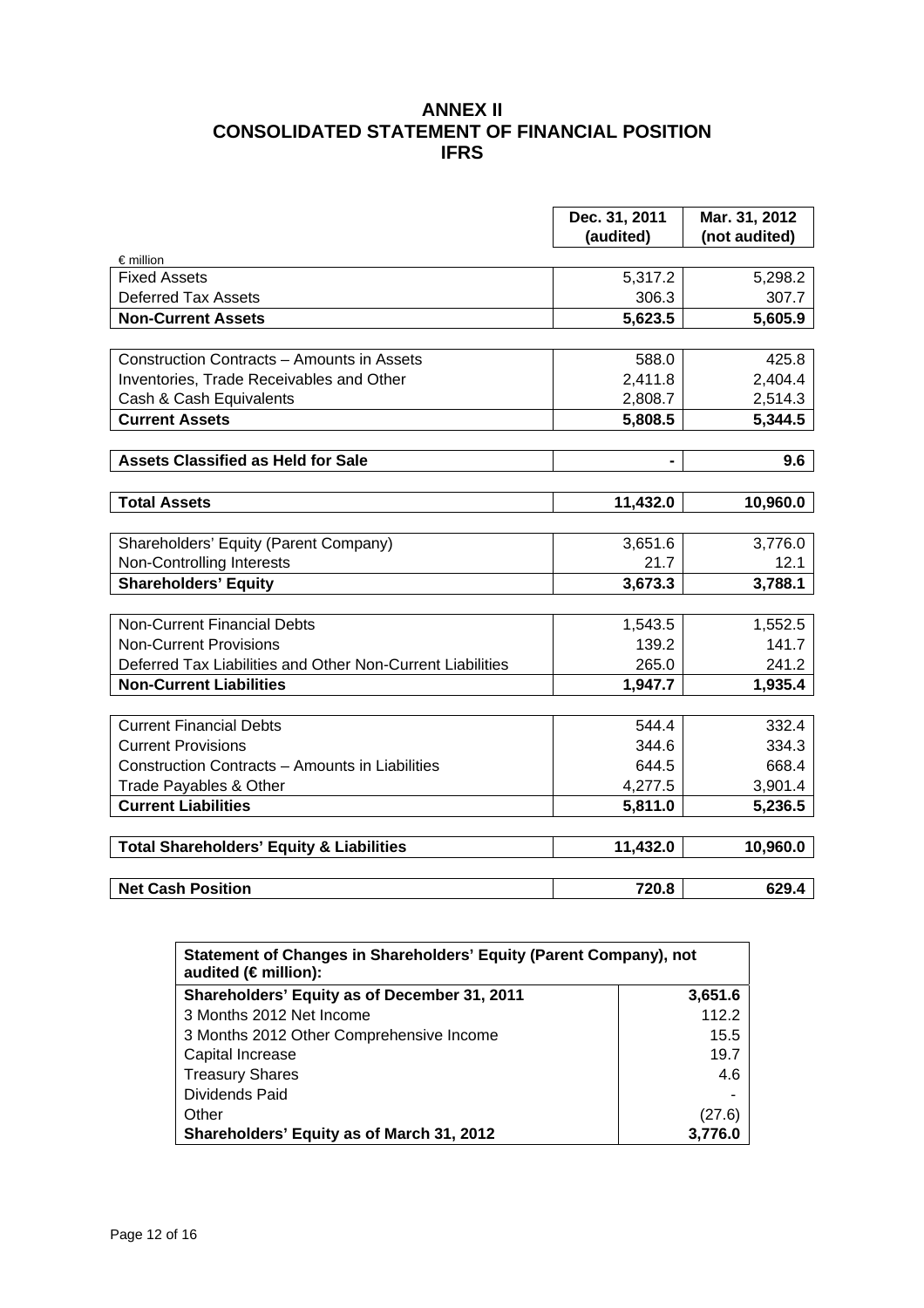# **Press Release ANNEX III (a) CONSOLIDATED STATEMENT OF CASH FLOWS IFRS, not audited**

|                                                                                                                                                                                                                                                                                                                                                                                                                                                                  | <b>First Quarter</b>                                                      |                                                                               |
|------------------------------------------------------------------------------------------------------------------------------------------------------------------------------------------------------------------------------------------------------------------------------------------------------------------------------------------------------------------------------------------------------------------------------------------------------------------|---------------------------------------------------------------------------|-------------------------------------------------------------------------------|
| $\epsilon$ million                                                                                                                                                                                                                                                                                                                                                                                                                                               | 2011                                                                      | 2012                                                                          |
| Net Income / (Loss)<br>Depreciation & Amortization of Fixed Assets<br>Stock Options and Performance Share Charges<br>Non-Current Provisions (including Employee Benefits)<br>Deferred Income Tax<br>Net (Gains) / Losses on Disposal of Assets and Investments<br>Non-Controlling Interests and Other<br>Cash Generated from / (Used in) Operations<br><b>Change in Working Capital Requirements</b><br>Net Cash Generated from / (Used in) Operating Activities | 104.3<br>34.2<br>12.5<br>12.0<br>(0.1)<br>2.2<br>165.1<br>(145.8)<br>19.3 | 112.2<br>39.5<br>10.6<br>0.1<br>9.0<br>0.9<br>0.7<br>173.0<br>(118.9)<br>54.1 |
|                                                                                                                                                                                                                                                                                                                                                                                                                                                                  |                                                                           |                                                                               |
| <b>Capital Expenditures</b><br>Proceeds from Non-Current Asset Disposals<br><b>Acquisitions of Financial Assets</b><br>Acquisition Costs of Consolidated Companies, Net of Cash<br>Acquired                                                                                                                                                                                                                                                                      | (47.5)<br>0.1<br>12.6                                                     | (95.6)<br>0.2<br>(3.3)<br>(11.1)                                              |
| Net Cash Generated from / (Used in) Investing Activities                                                                                                                                                                                                                                                                                                                                                                                                         | (34.8)                                                                    | (109.8)                                                                       |
| Net Increase / (Decrease) in Borrowings<br>Capital Increase<br>Dividends Paid<br>Share Buy-Back<br>Net Cash Generated from / (Used in) Financing Activities                                                                                                                                                                                                                                                                                                      | (18.9)<br>9.3<br>1.5<br>(8.1)                                             | (271.9)<br>19.7<br>(1.9)<br>(254.1)                                           |
|                                                                                                                                                                                                                                                                                                                                                                                                                                                                  |                                                                           |                                                                               |
| Net Effects of Foreign Exchange Rate Changes                                                                                                                                                                                                                                                                                                                                                                                                                     | (35.5)                                                                    | 12.7                                                                          |
| Net Increase / (Decrease) in Cash and Cash Equivalents                                                                                                                                                                                                                                                                                                                                                                                                           | (59.1)                                                                    | (297.1)                                                                       |
| Bank Overdrafts at Period Beginning<br>Cash and Cash Equivalents at Period Beginning<br><b>Bank Overdrafts at Period End</b><br>Cash and Cash Equivalents at Period End                                                                                                                                                                                                                                                                                          | (0.1)<br>3,105.7<br>(0.2)<br>3,046.7<br>(59.1)                            | (0.1)<br>2,808.7<br>(2.8)<br>2,514.3<br>(297.1)                               |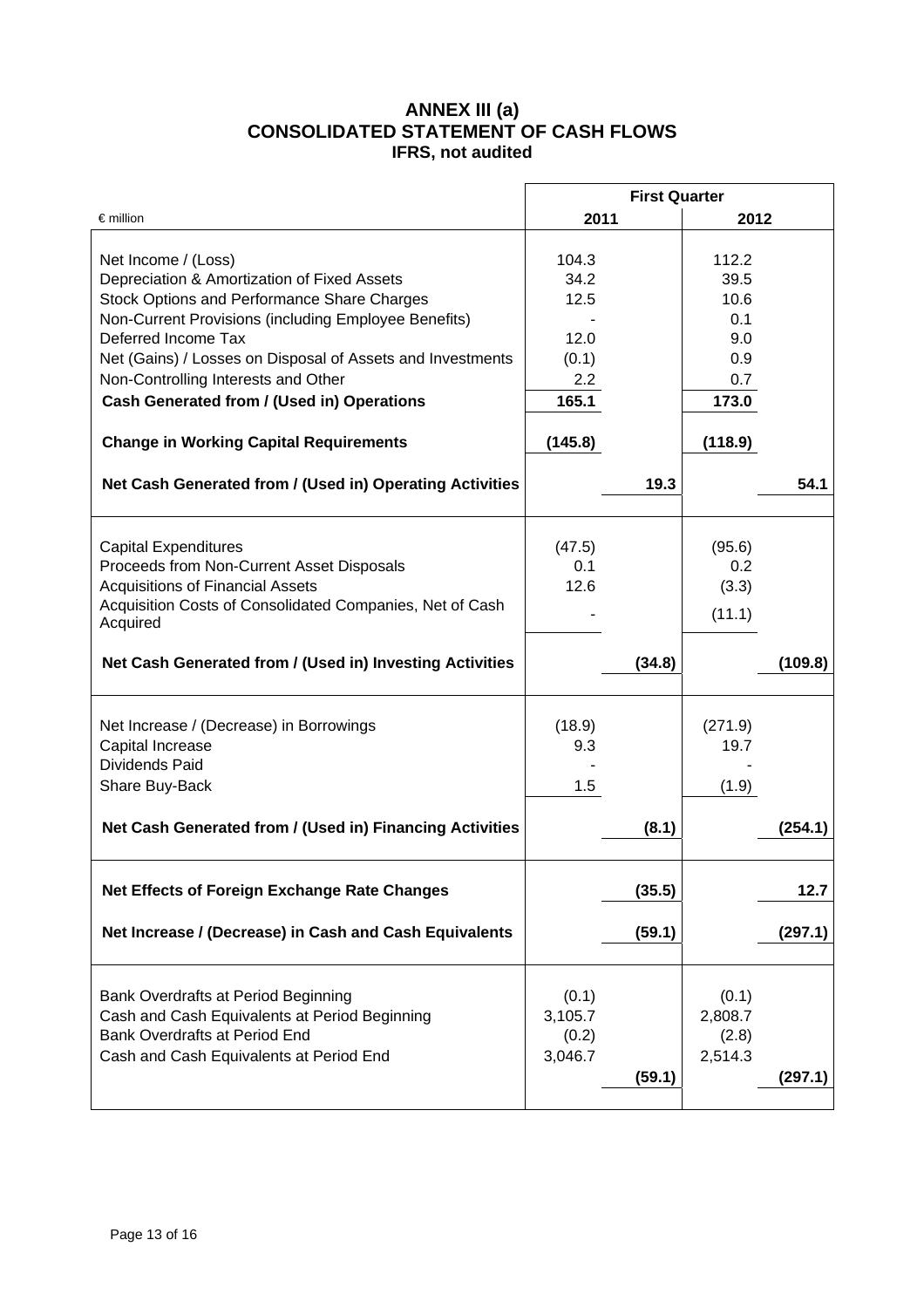#### **ANNEX III (b) CASH & FINANCIAL DEBTS IFRS**

|                                | <b>Cash and Financial Debts</b> |               |
|--------------------------------|---------------------------------|---------------|
|                                | Dec. 31, 2011                   | Mar. 31, 2012 |
| $\epsilon$ million             | (audited)                       | (not audited) |
| <b>Cash Equivalents</b>        | 1,890.1                         | 1,622.9       |
| Cash                           | 918.6                           | 891.4         |
| Cash & Cash Equivalents (A)    | 2,808.7                         | 2,514.3       |
| <b>Current Financial Debts</b> | 544.4                           | 332.4         |
| Non-Current Financial Debts    | 1,543.5                         | 1,552.5       |
| Gross Debt (B)                 | 2,087.9                         | 1,884.9       |
| Net Cash Position (A - B)      | 720.8                           | 629.4         |

#### **ANNEX IV (a) BACKLOG Not audited**

|                    | <b>Backlog by Business Segment</b> |               |        |
|--------------------|------------------------------------|---------------|--------|
|                    | As of                              | As of         | Change |
| $\epsilon$ million | Mar. 31, 2011                      | Mar. 31, 2012 |        |
| Subsea             | 3,298.8                            | 5,664.6       | 71.7%  |
| Onshore/Offshore   | 5,782.4                            | 6,679.5       | 15.5%  |
| <b>Total</b>       | 9,081.2                            | 12,344.1      | 35.9%  |

#### **ANNEX IV (b) CONTRACT AWARDS Not audited**

The main contracts **we announced during first quarter 2012** were the following:

**Onshore/Offshore** segment was awarded:

- A contract by Andra to be the main contractor for the future Industrial Geological Storage Center (CIGEO: Centre industriel de stockage géologique) planned to be located in Meuse/Haute-Marne, France,
- By Lukoil Neftochim Burgas ad, subsidiary of OAO LUKOIL, a lump sum turnkey contract, worth more than €900 million (Technip share around €600 million), for the engineering, procurement and construction of Phase 1 of a heavy residue hydrocracking complex to be built at their refinery in Burgas, Bulgaria,
- A contract, worth approximately AUD110 million ( $\infty$ 0 million), by Daewoo Shipbuilding and Marine Engineering (DSME) for the detailed design of Chevron's Wheatstone offshore gas processing platform, located 200 kilometers off Western Australia's coast,
- A contract by Kuwait Gulf Oil Company (KGOC), for the engineering, procurement, construction and commissioning assistance of their Gas and Condensate Export System project. The project is spread over onshore and offshore locations in two countries, Saudi Arabia and Kuwait,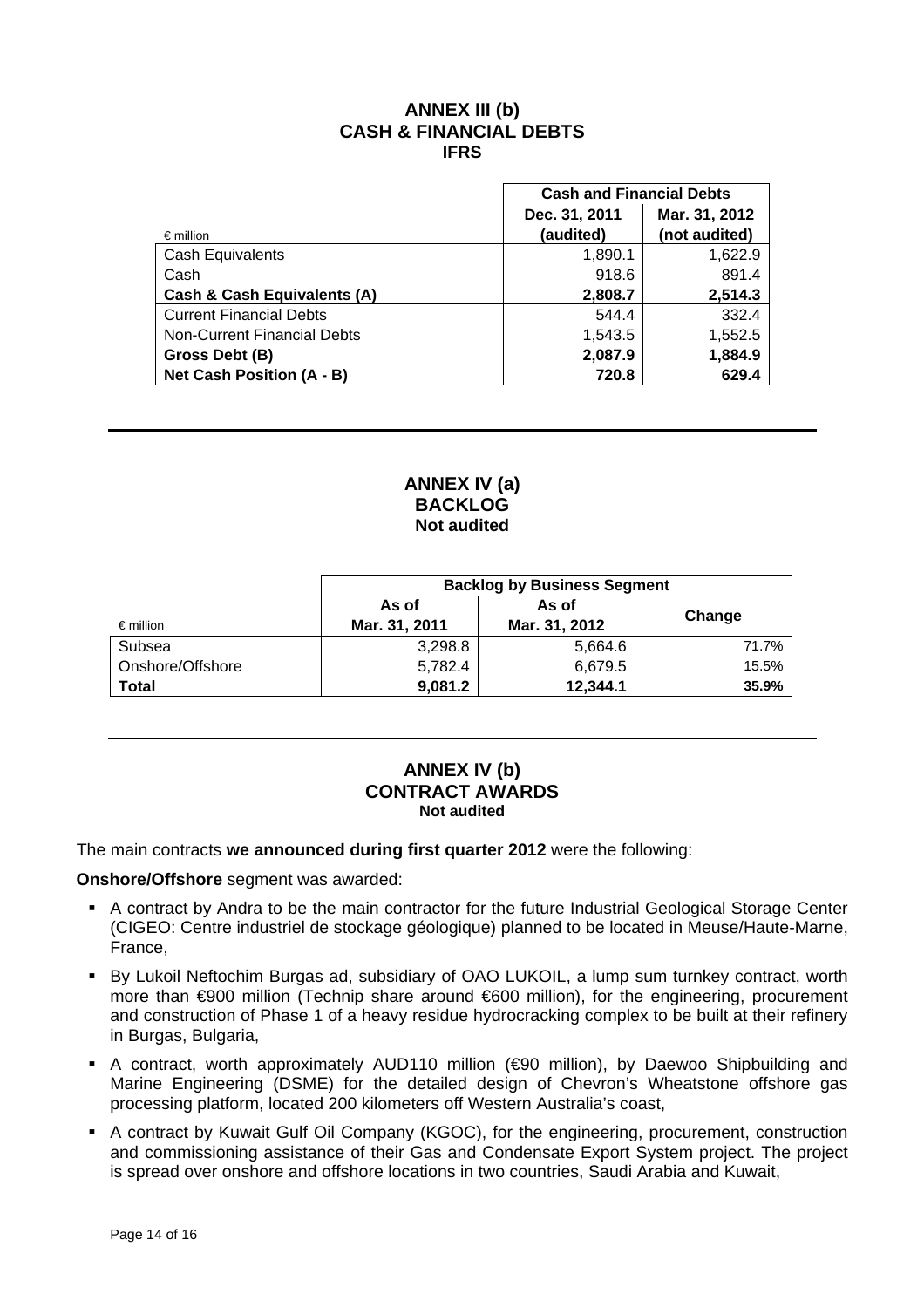- **P** An Enterprise Framework Agreement by Shell Global Solutions International B.V., covering Subsea Umbilical Risers and Flowlines (SURF), Engineering and Project Management Services. The contract duration is 5 years, with the option to extend for additional 5 years and will cover the supply of services to support all of Shell's SURF projects on a worldwide basis,
- By DONG E&P and BAYERNGAS, a contract for the HEJRE project development, offshore Denmark, at a water depth of 70 meters. This contract covers engineering, procurement, fabrication, hook-up, and commissioning assistance for a fixed wellhead and process platform and associated facilities,
- A lump sum front-end engineering design (FEED) contract by Statoil ASA for the development of the Luva floating platform, offshore Norway, at a water depth of approximately 1,300 meters,
- A front-end engineering design (FEED) contract by Petronas for its Refinery and Petrochemical Integrated Development (RAPID) project located in the state of Johor, Malaysia.

**Subsea** segment was awarded:

- The extension of Statoil frame contract for diving, pipeline repair, contingency and modification services in the Norway held by Technip since January 2007 to December 2014. The yearly revenue under the contract is expected to be in the range of €50-80 million,
- By Nexen Petroleum U.K. Limited a lump sum contract, worth approximately  $\epsilon$ 135 million, for the Golden Eagle development located 110 kilometers North-east of Aberdeen, Scotland, in 115 meters of water,
- Two contracts by the international energy company Statoil, worth a total of around €55 million, for the Vilje South field and Visund North developments located in the Norwegian North Sea at water depths of 120 and 385 meters respectively,
- Two contracts, worth approximately €100 million, for the Phase 1A of the Jubilee project. The Jubilee field is located offshore Ghana at a water depth of 1,300 meters,
- A 5-year frame agreement contract from Petróleo Brasileiro S.A. (Petrobras) for the supply of around 1,400 kilometers of flexible pipes. The contract includes supply starting in 2013 and orders are guaranteed for at least 50% of the total value, which is currently estimated to be worth around US\$2.1 billion,
- A pipeline installation contract by Woodside Energy Limited for the Greater Western Flank Phase 1 Project located 130 kilometers North West of Karratha in Western Australia,
- A lump sum contract by Hess Corporation for the development of the Tubular Bells field, located in the Mississippi Canyon area of the US Gulf of Mexico at a water depth of approximately 1,370 meters,
- By Statoil a contract, valued above €150 million, for the major Åsgard Subsea Compression project located in the Norwegian Sea, 40 kilometers East of the Åsgard field, at a water depth of 340 meters. The contract covers the installation of the subsea compression system and its connection to the existing subsea infrastructure and the Åsgard platform,
- By Petrobras a highly technological lump sum contract for the supply of gas injection flexible risers to develop Guara & Lula Nordeste pre-salt fields located in the Santos Basin, offshore Brazil, at a water depth of 2,250 meters,
- Two contracts in Norway for the Åsgard and Gudrun & Valemon projects. The total value of the contracts is around €45 million,
- A contract by Exxon Mobil Corporation for subsea equipment on the Hadrian South natural gas project in the Gulf of Mexico in approximately 2,300 meters of water,
- By Santos Limited, a flexible pipe supply contract for the Fletcher Finucane oil field development, in Western Australia. The field is located in the Carnarvon Basin, offshore North Western Australia, at a water depth of 160 meters,
- A contract by BP and partners to develop the subsea infrastructure for the Quad 204 project,